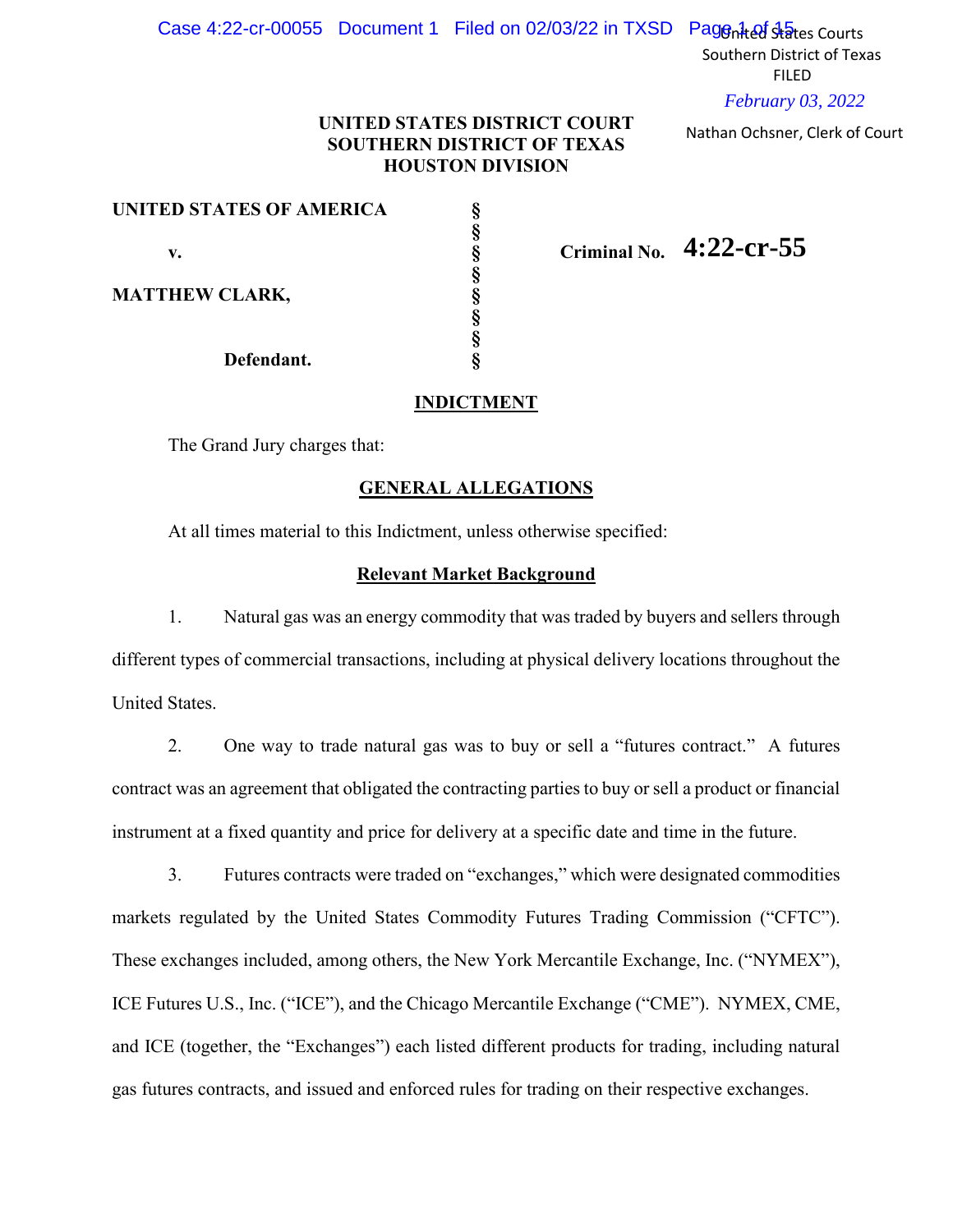#### Case 4:22-cr-00055 Document 1 Filed on 02/03/22 in TXSD Page 2 of 15

4. "Henry Hub"—a natural gas delivery location (or "hub") near Louisiana's Gulf Coast that connected several intrastate and interstate pipelines—was used as a standard pricing reference for natural gas futures contracts on the Exchanges.

5. The Exchanges offered the opportunity to trade in natural gas futures contracts that were based upon the price of natural gas at the Henry Hub delivery point during specified time periods. This included both natural gas futures contracts that were settled with the physical commodity ("NG") and Henry Hub Natural Gas Last Day Financial Futures Contracts, which were settled financially ("HH").

6. Futures contracts could be traded on the Exchanges either through an open outcry system on a trading floor or "pit," or through electronic platforms operated by the Exchanges. The Exchanges operated their electronic trading platforms through computer servers located in Illinois. In addition, traders could execute futures trades on the Exchanges either directly or through registered brokers who served as intermediaries to match willing buyers and sellers.

7. A "block trade" was a type of privately negotiated futures transaction that was executed apart and away from the open outcry or electronic markets. Block trades were required to be executed at prices that were fair and reasonable, and had to be submitted to the Exchanges after execution for price reporting and clearing purposes.

8. It was unlawful for commodity traders to enter into fictitious sales and transactions that caused any price to be reported, registered, and recorded that was not a true and bona fide price, including noncompetitive, prearranged trades that negated market risk and price competition.

2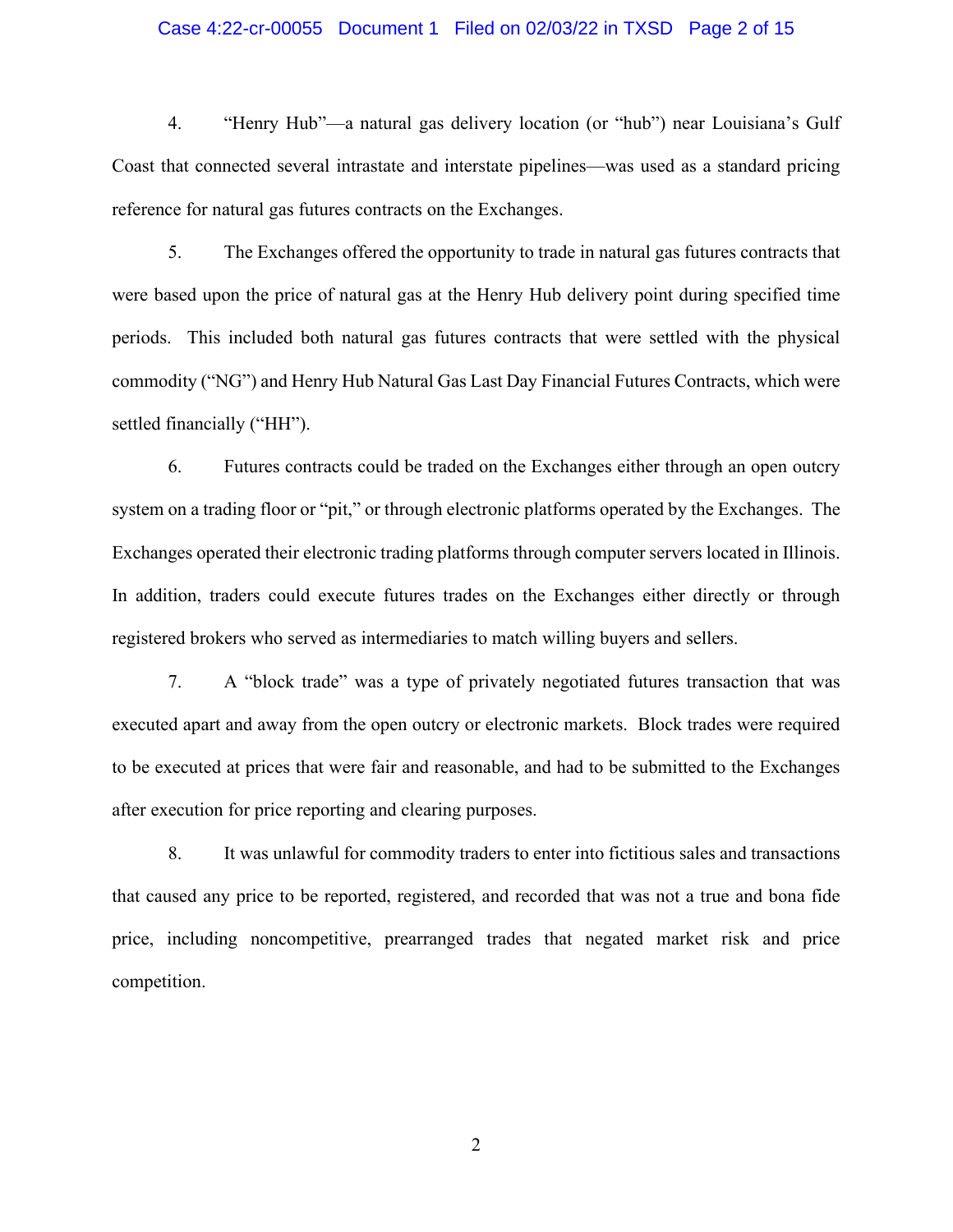### **The Defendant and Other Relevant Individuals**

9. **MATTHEW CLARK**, a resident of The Woodlands, Texas, was employed in various positions at Company B, including as a natural gas trader, Director of East Trading, and President. As an employee of Company B, pursuant to his employment agreements, company policies and procedures, rules of the Exchanges, and CFTC regulations, **CLARK** owed Company B a fiduciary duty, a duty of loyalty, and duty of confidentiality.

10. Mathew Webb ("Webb"), a resident of Houston, Texas, was the owner, president, and a registered "associated person" of Classic Energy, LLC ("Classic Energy"). In this role, Webb worked as a broker for trades placed on behalf of Classic Energy's customers. In addition, Webb established MDW Consulting LLC ("MDW"), which he used to execute trades.

11. John Ed James ("James"), a resident of Katy, Texas, was a natural gas trader and the owner and sole principal of Percheron Capital, LLC ("Percheron").

12. Peter Miller ("Miller"), a resident of Puerto Rico, was a natural gas trader and owner of Omerta Capital, LLC ("Omerta").

13. Lee Tippett ("Tippett"), a resident of Houston, Texas, nominally was employed as a natural gas trader and received payments from MDW and Classic Energy between in or around 2013 and in or around 2019.

14. "Person 1," a resident of Conroe, Texas, was a natural gas trader employed at Company B between in or around 2014 and continuing through at least 2020.

15. "Relative 1," a resident of Houston, Texas, was a relative of **CLARK**.

16. "Relative 2," a resident of Davenport, Florida, was a relative of **CLARK**.

17. "Relative 3," a resident of Houston, Texas, was a relative of **CLARK**.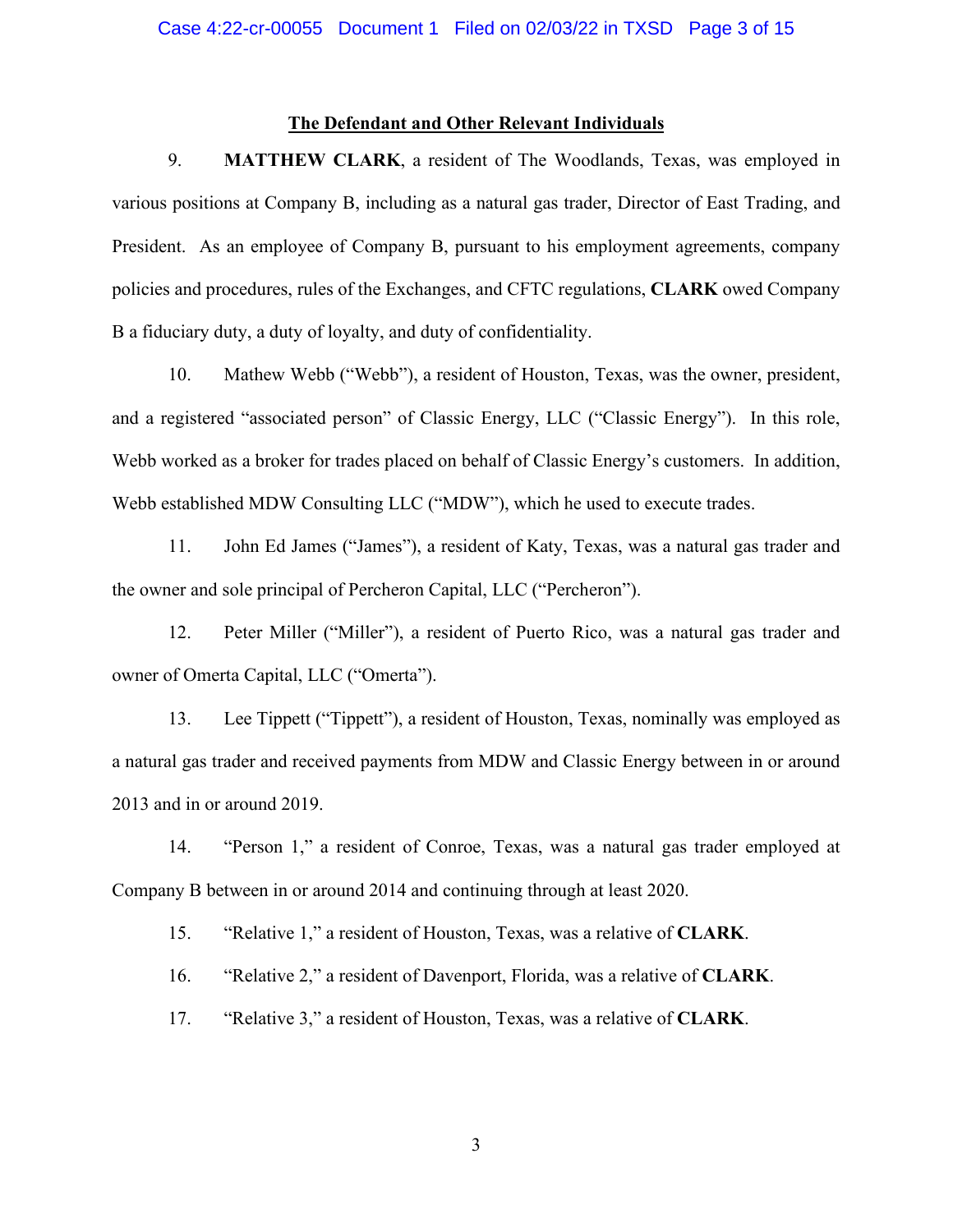#### **Relevant Entities**

18. Classic Energy was a registered brokerage firm in Houston, Texas, operated by Webb, that provided brokerage services in various energy markets in exchange for commission fees, including the facilitation of block trades in natural gas futures contracts between Classic Energy's customers and others in the market. During the relevant period, Classic Energy brokered trades for Company B, Percheron, MDW, and Omerta, among others.

19. Percheron was a trading company incorporated in Texas and based in Houston, Texas. James established Percheron and used it to trade commodity futures. James, through Percheron, placed orders that were brokered by Classic Energy between in or around 2013 and in or around 2014.

20. MDW was a trading company incorporated in Texas and based in Houston, Texas. Webb established MDW and used it to trade commodity futures. MDW operated from the same physical address as Classic Energy.

21. Omerta was a trading company incorporated in Delaware and based in Puerto Rico. Miller established Omerta and used the company to trade commodity futures. Miller, through Omerta, placed orders that were brokered by Classic Energy between in or around 2015 and in or around 2019.

22. "Company B," was an energy company located in Houston, Texas, that engaged in, among other business, the trading of natural gas products in the United States. Company B was a customer of Classic Energy between in or around 2010 and in or around 2019.

23. Green Mountain Energy Services ("GME") was the name of a fictitious entity used by **CLARK** and Relative 1, Relative 2, and Relative 3 to move money as part of the offenses

4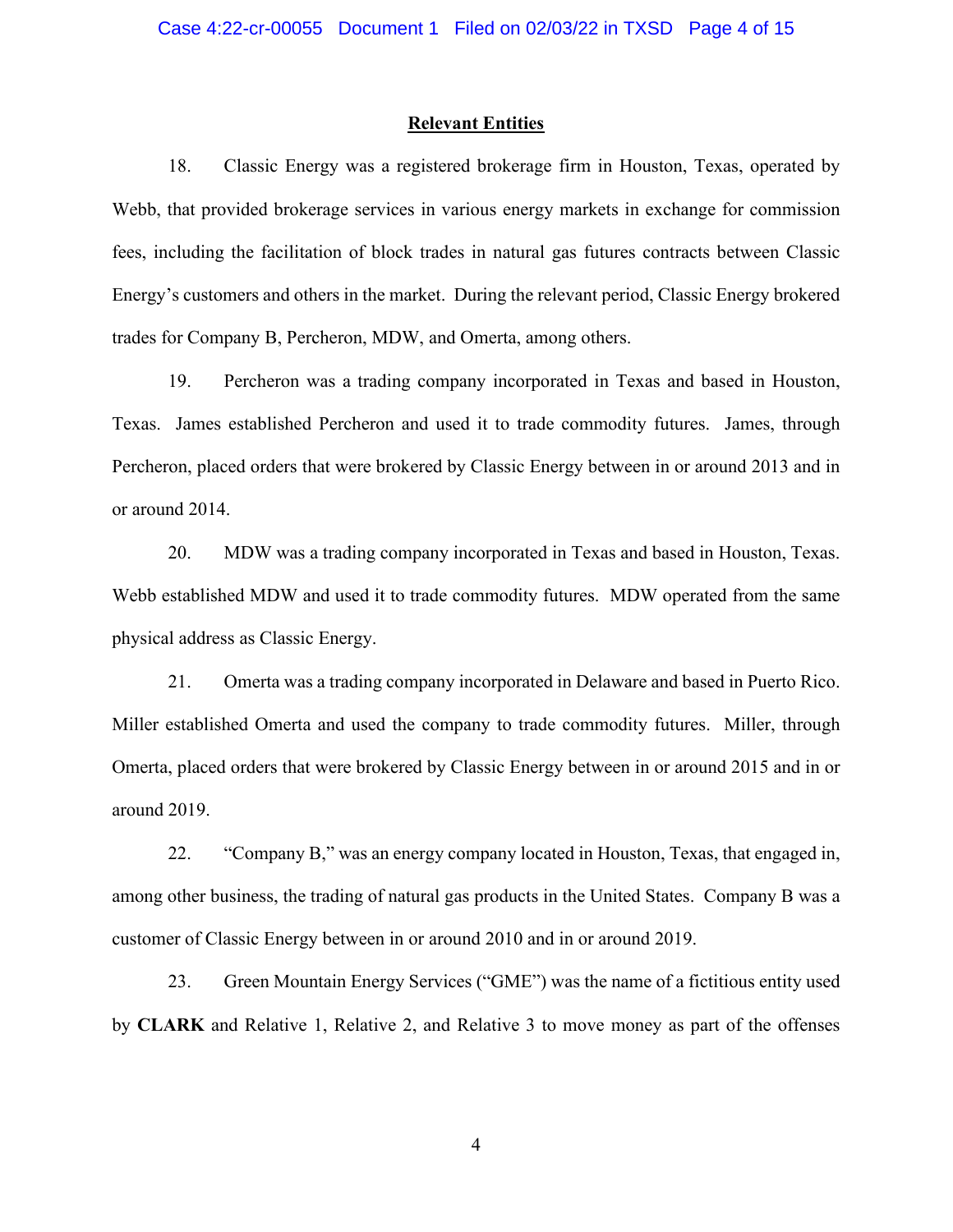#### Case 4:22-cr-00055 Document 1 Filed on 02/03/22 in TXSD Page 5 of 15

charged in this Indictment. Relative 1 had a bank account in the name of GME at Bank 1. Relative 2 had bank account x0475 in the name of GME at Bank 2.

24. "Bank 1" was a federally insured financial institution headquartered in Charlotte, North Carolina.

25. "Bank 2" was a federally insured financial institution headquartered in Atlanta, Georgia.

#### **COUNT 1**

# **Conspiracy to Commit Honest Services Wire Fraud (18 U.S.C. § 1349)**

26. Paragraphs 1 through 25 of this Indictment are re-alleged and incorporated by reference as though fully set forth herein.

27. From in or around 2010 through in or around 2019, in the Houston Division of the Southern District of Texas, and elsewhere, the defendant,

### **MATTHEW CLARK,**

conspired and agreed with Webb, Tippett, Relative 1, Relative 2, Relative 3, and others known and unknown to the Grand Jury to commit honest services wire fraud, that is, to knowingly and with the intent to defraud, having devised and intending to devise a scheme and artifice to defraud and to obtain money and property by means of materially false and fraudulent pretenses, representations, and promises, and to defraud and deprive **CLARK**'s employer, Company B, of its intangible right to **CLARK**'s honest and faithful services through bribery and kickbacks, transmit and cause to be transmitted, by means of wire communications in interstate commerce, writings, signs, signals, pictures, and sounds for the purpose of executing the scheme and artifice to defraud, all in violation of Title 18, United States Code, Sections 1343 and 1346.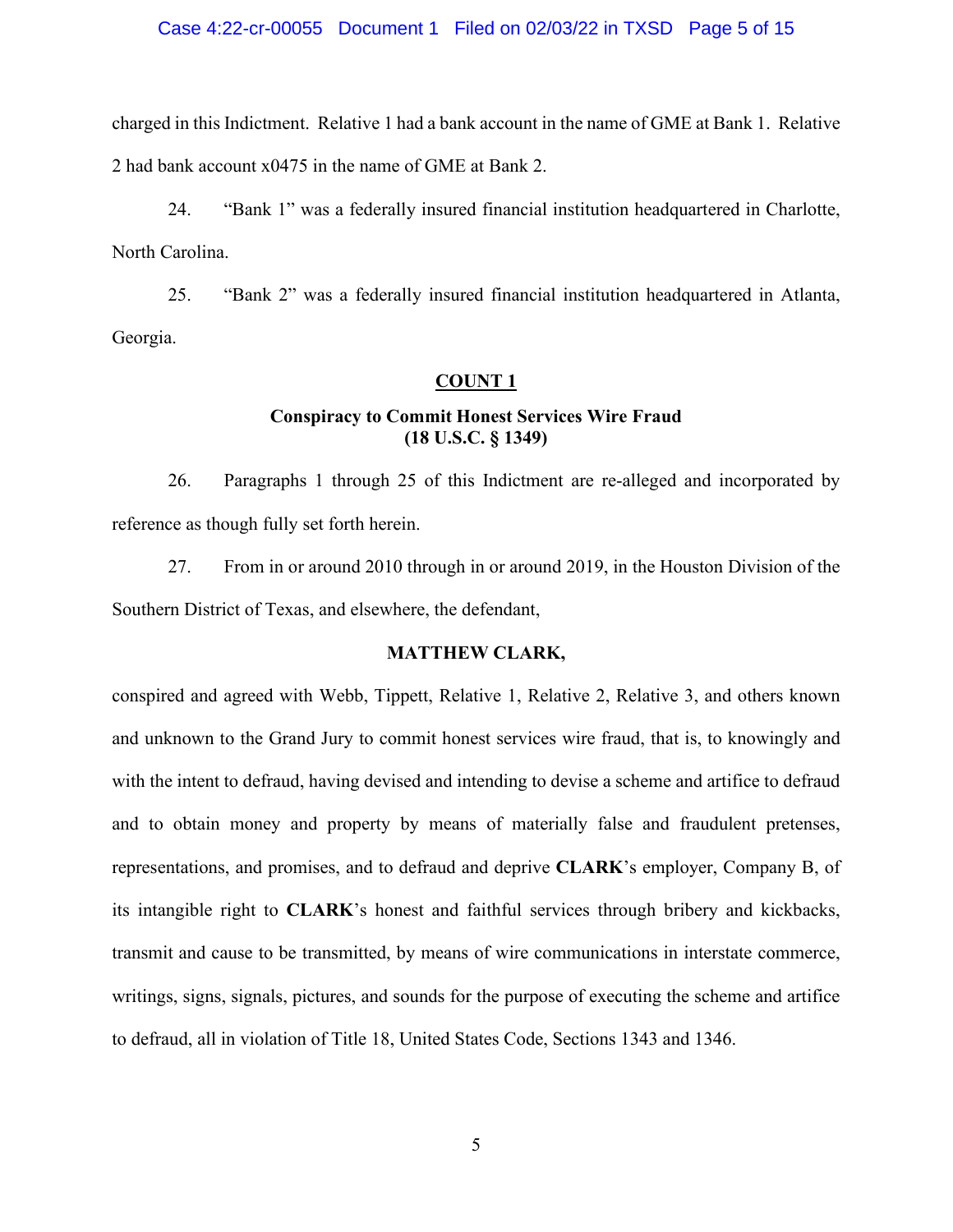#### **OBJECT AND PURPOSE OF THE CONSPIRACY**

28. The object and purpose of the conspiracy was for **CLARK**, Webb, Tippett, Relative 1, Relative 2, Relative 3, and others known and unknown to the Grand Jury to engage in the payment and receipt of bribes and kickbacks for the purpose of enriching themselves.

### **MANNER AND MEANS OF THE CONSPIRACY**

29. The manner and means by which **CLARK** and his co-conspirators sought to accomplish and did accomplish the purpose of the conspiracy included, but were not limited to, the following:

- a. **CLARK** falsely represented to Company B that he would adhere to company policies which, among other things, prohibited the receipt of bribes and kickbacks.
- b. In his capacity as a trader at Company B, **CLARK** agreed to use Classic Energy and Webb as his broker.
- c. Company B paid commission fees to Classic Energy for each trade that Classic Energy brokered for Company B (the "Fees"). In exchange for **CLARK** sending Company B's trades to Classic Energy, Webb and **CLARK** agreed that Webb would kick back a portion of the Fees to **CLARK**.
- d. To conceal their agreement, Webb agreed to pay **CLARK**'s portion of the Fees to third-party intermediaries, including Tippett, Relative 1, Relative 2, and Relative 3, rather than to make payments directly to **CLARK**.
- e. Relative 1 posed as an employee of Classic Energy principally in order to funnel kickbacks from Webb to **CLARK.** Relative 1 also opened a bank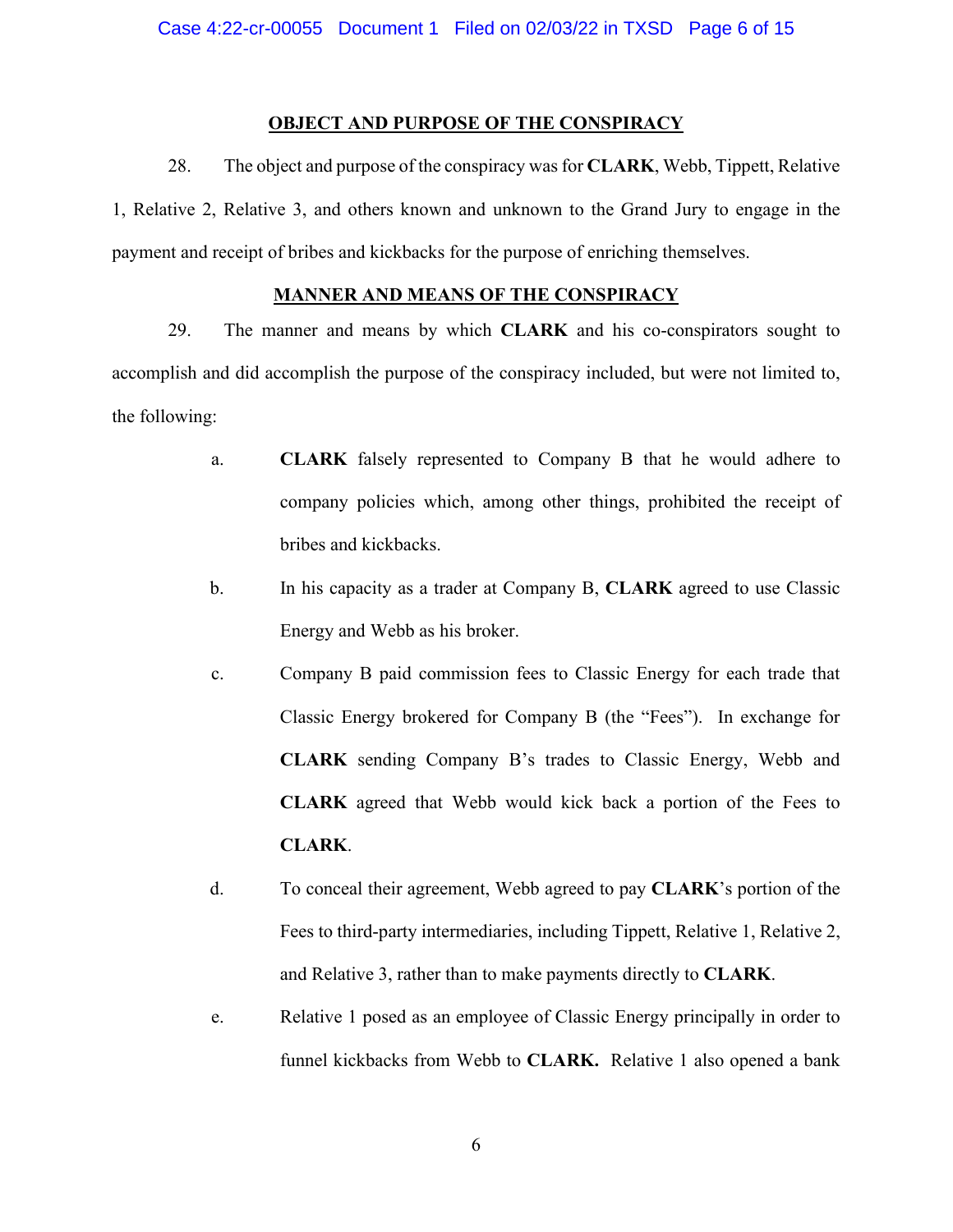account at Bank 1 in the name of a fictious entity, GME, which Relative 1 used to funnel kickbacks from Webb to **CLARK**.

- f. Relative 2 established bank account x0475 in the name of GME at Bank 2. Relative 2 was the sole signatory on the account and used it to funnel kickbacks from Webb to **CLARK**. To accomplish this, among other things, Relative 2 pre-signed a book of blank checks that Relative 2 provided to **CLARK**, who later provided the book of blank checks to Relative 3. Relative 3 dispensed the checks to various recipients at **CLARK**'s direction.
- g. Tippett posed as an employee of MDW and Classic Energy, where he functioned primarily to funnel kickbacks from Webb to **CLARK**. To accomplish this, Tippett transferred and sent money to Relative 1, Relative 2, and Relative 3 for the benefit of **CLARK.**
- h. **CLARK** caused the transmission of interstate wires to effect the transfer of kickback payments from Webb to Tippett, Relative 1, Relative 2, and Relative 3 for the benefit of **CLARK**.

30. Throughout the conspiracy, **CLARK** and his co-conspirators agreed to and did engage in acts to conceal the scheme, including with respect to the nature and structure of their financial transactions, methods of communication and documentation, and in their interactions with others, including Company B, market participants, the Exchanges, the CFTC, and law enforcement.

All in violation of Title 18, United States Code, Section 1349.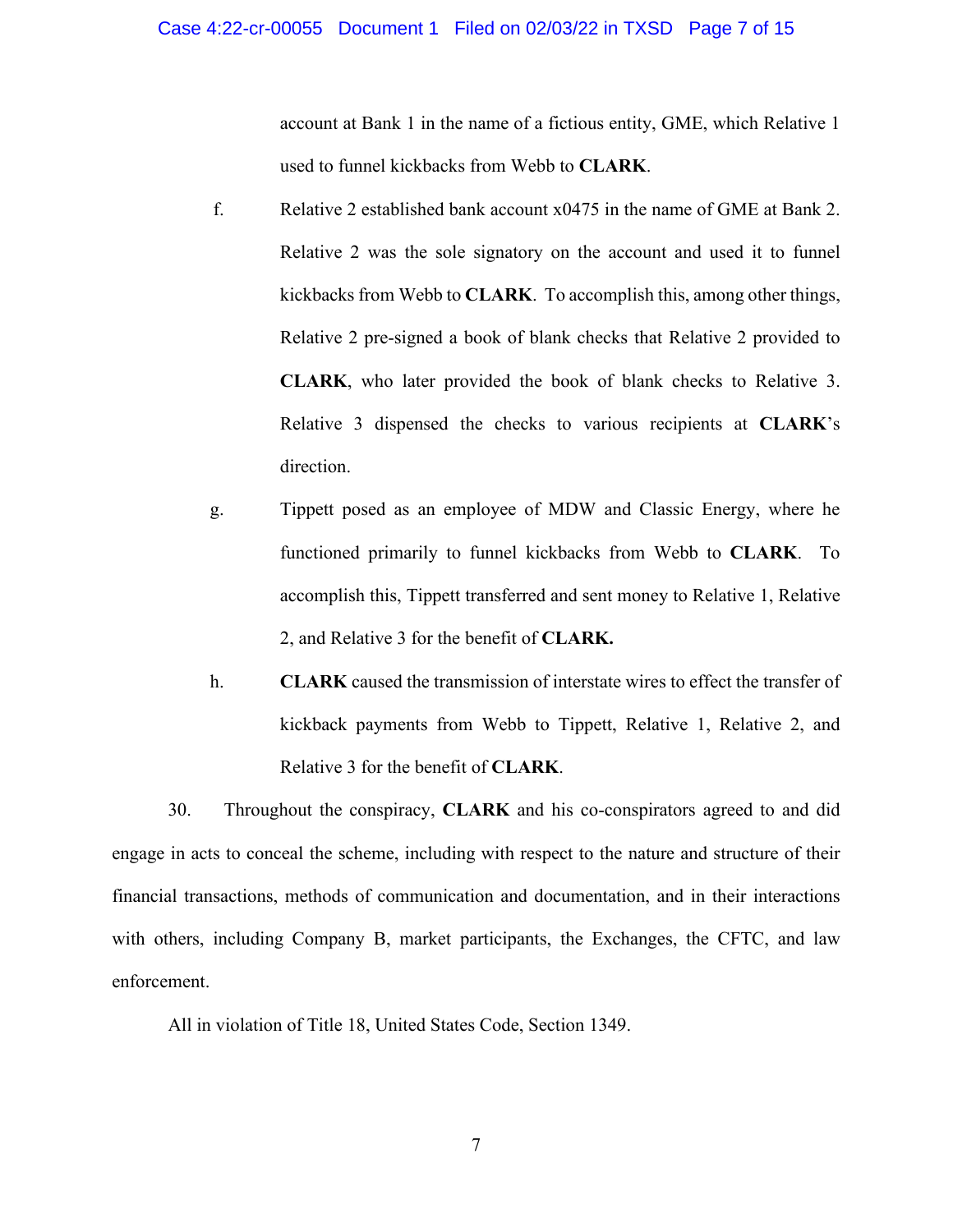# **COUNTS 2 THROUGH 4**

# **Honest Services Wire Fraud**  $(18$  U.S.C. §§ 1343 and 1346)

31. Paragraphs 1 through 25 and 28 through 30 of this Indictment are re-alleged and incorporated by reference as though fully set forth herein.

32. From in or around 2010 through in or around 2019, the exact dates being unknown,

in the Houston Division of the Southern District of Texas, and elsewhere, the defendant,

# **MATTHEW CLARK,**

knowingly and with the intent to defraud, devised and intended to devise a scheme and artifice to defraud, and to obtain money and property by means of materially false and fraudulent pretenses, representations, and promises, and to defraud and deprive CLARK's employer, Company B, of its intangible right to CLARK's honest and faithful services through bribery and kickbacks. On or about the dates identified in the table below, each constituting a separate count of the Indictment, for the purpose of executing the scheme and artifice to defraud, CLARK transmitted and caused to be transmitted by means of wire communication in interstate commerce certain writings, signs, signals, pictures, and sounds, as follows:

| <b>COUNT</b> | <b>APPROX.</b><br><b>DATE</b> | <b>WIRE TRANSMISSION</b>                                                                                             |  |  |
|--------------|-------------------------------|----------------------------------------------------------------------------------------------------------------------|--|--|
| 2            | April 28, 2017                | Wire transfer of approximately \$88,458.00 from Tippett's<br>account x4727 at Bank 1 to GME account x0475 at Bank 2. |  |  |
| 3            | Feb. 28, 2018                 | Wire transfer of approximately \$79,695.18 from Tippett's<br>account x4727 at Bank 1 to GME account x0475 at Bank 2. |  |  |
| 4            | Feb. 4, 2019                  | Wire transfer of approximately \$25,600 from Tippett's<br>account x4727 at Bank 1 to GME account x0475 at Bank 2.    |  |  |

All in violation of Title 18, United States Code, Sections 1343 and 1346.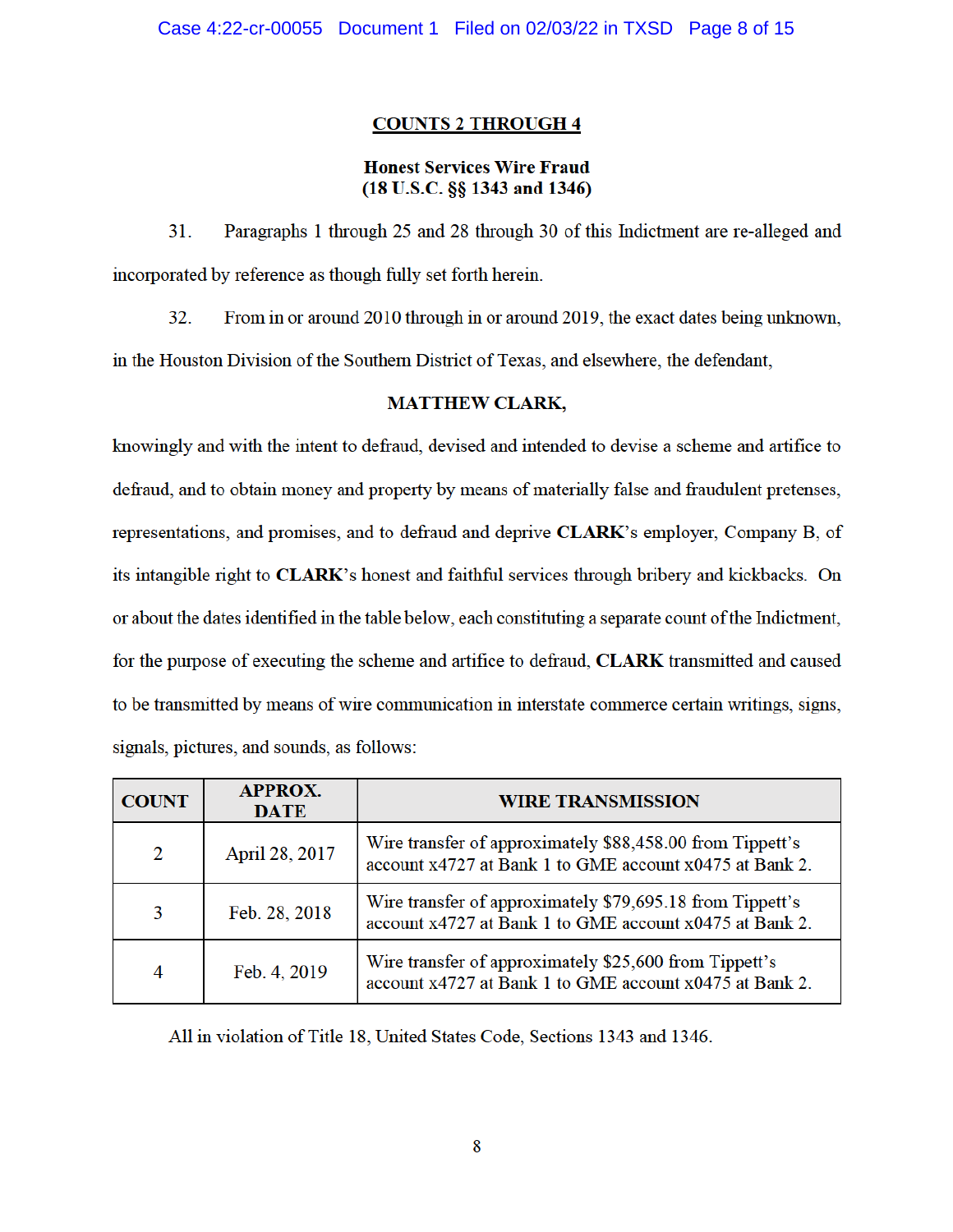#### **COUNT 5**

# **Conspiracy to Engage in Prohibited Commodities Transactions and Insider Trading (18 U.S.C. § 371)**

33. Paragraphs 1 through 25 of this Indictment are re-alleged and incorporated by reference as though fully set forth herein.

34. From in or around 2013 and continuing through at least in or around December 2018, the exact dates being unknown, in the Houston Division of the Southern District of Texas and elsewhere, the defendant,

# **MATTHEW CLARK,**

conspired and agreed with Webb, James, Tippett, Miller, Person 1, and others known and unknown to the Grand Jury to commit certain offenses against the United States, namely,

a. to engage in prohibited commodities transactions, that is, to knowingly offer to enter into, enter into, and confirm the execution of a transaction involving the purchase and sale of a commodity for future delivery, namely, HH natural gas futures contracts, where the transaction was a fictious sale and was used to cause a price to be reported, registered, and recorded that was not a true and bona fide price, and where the transaction was used and may have been used to (1) hedge a transaction in interstate commerce in the commodity and the product and byproduct of the commodity; (2) determine the price basis of any such transaction in interstate commerce in the commodity; and (3) deliver such commodity sold, shipped, and received in interstate commerce for the execution of the transaction, all in violation of Title 7, United States Code, Sections 6c(a) and  $13(a)(2)$ ; and

b. to engage in insider trading, that is, to willfully, in connection with a contract for future delivery on and subject to the rules of a registered entity, namely, HH natural gas futures contracts on and subject to the rules of the Exchanges, directly and indirectly (1) use and employ,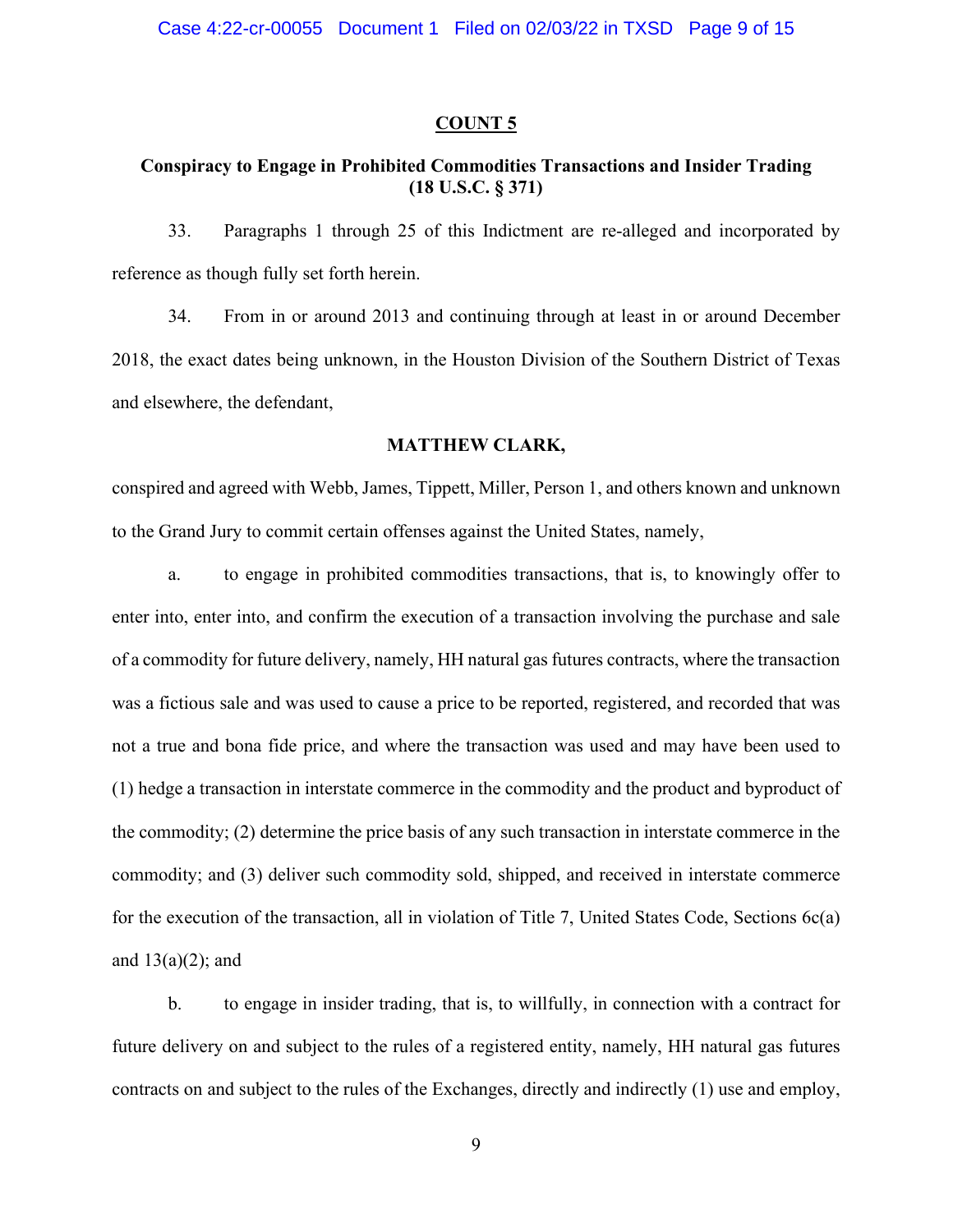#### Case 4:22-cr-00055 Document 1 Filed on 02/03/22 in TXSD Page 10 of 15

and attempt to use and employ, a manipulative device, scheme, and artifice to defraud; (2) make, and attempt to make, an untrue and misleading statement of a material fact and to omit to state a material fact necessary in order to make the statements made not untrue and misleading; and (3) engage, and attempt to engage, in an act, practice, and course of business, which operates and would operate as a fraud and deceit upon any person, all in violation of Title 7, United States Code, Sections 9(1), 13(a)(5), and Title 17, Code of Federal Regulations, Section 180.1.

#### **OBJECT AND PURPOSE OF THE CONSPIRACY**

35. The object and purpose of the conspiracy was for **CLARK**, and his co-conspirators, including Webb, Tippett, James, Miller, Person 1, and others known and unknown to the Grand Jury to enrich themselves by misappropriating and trading on material, nonpublic information belonging to Company B, and by engaging in prohibited commodities transactions to create profits for the personal benefit of the conspirators.

#### **MANNER AND MEANS OF THE CONSPIRACY**

36. The manner and means by which **CLARK** and his co-conspirators sought to accomplish and did accomplish the object and purpose of the conspiracy included, but were not limited to, the following:

- a. In breach of his duties to Company B, **CLARK** misappropriated Company B's material, nonpublic information concerning its trading interest in natural gas futures contracts, including, but not limited to, the timing, quantity, price, and direction of its trading interest (whether to purchase or sell), and any limits to the transactional terms to which Company B would agree (collectively, the "Inside Information").
- b. Further in breach of his duties to Company B, **CLARK** then disclosed, or directed Person 1 to disclose, Company B's Inside Information to Webb, knowing and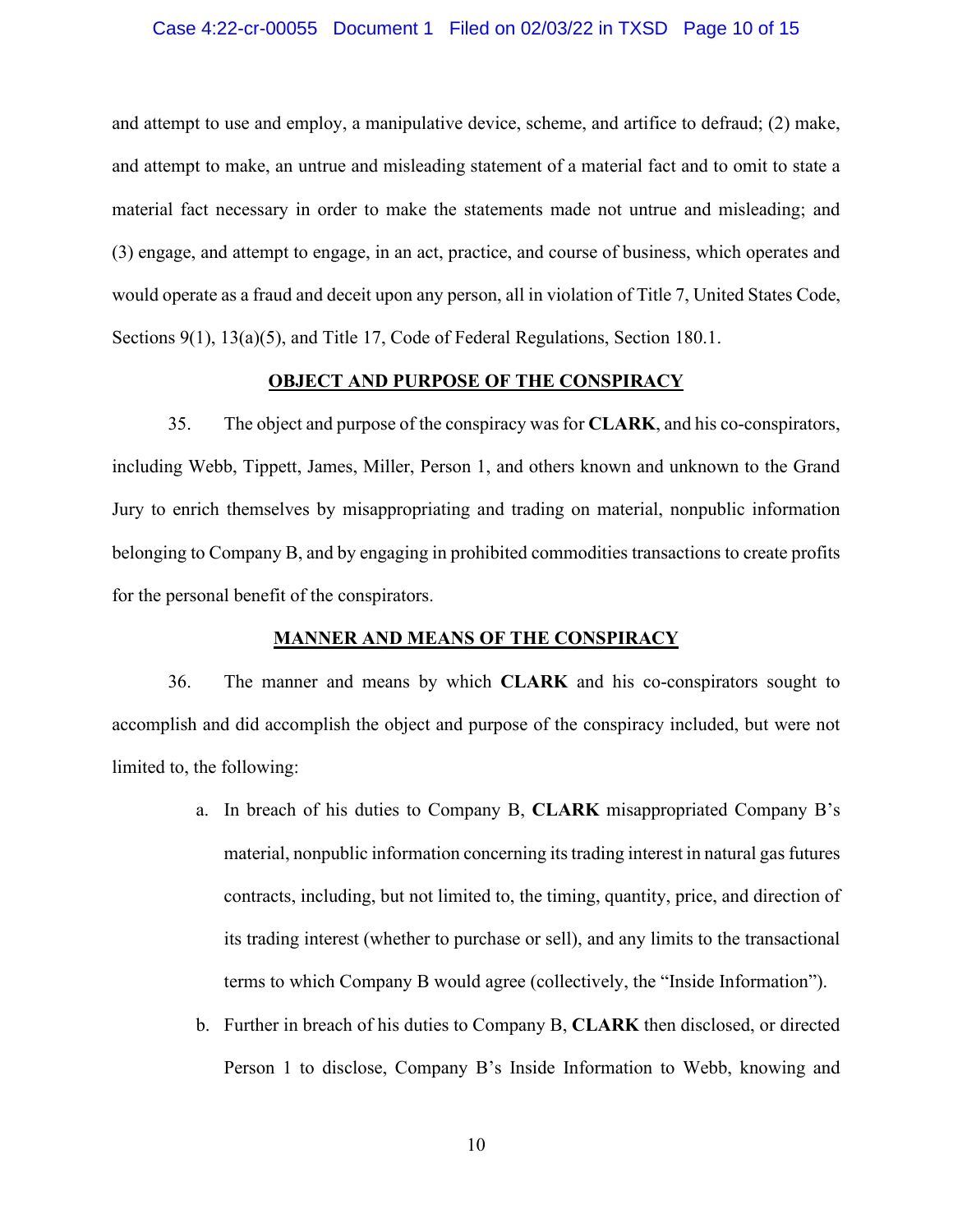intending that Webb would pass along the Inside Information to, and broker a prearranged block trade with, one of the other conspirators, including Miller, who would serve as the counterparty and take the other side of the prearranged block trade. These non-competitive, prearranged block trades negated market risk and price competition, constituted fictitious sales, and caused prices to be reported, registered, and recorded on the Exchanges that were not true and bona fide prices.

- c. After obtaining Company B's misappropriated Inside Information, Miller entered into offsetting futures transactions designed to benefit from his unlawful possession of Company B's Inside Information and to generate profits to share among the coconspirators, including **CLARK**. Periodically, Miller provided **CLARK** with his share of the unlawful trading profits.
- d. **CLARK** and his co-conspirators agreed to and did engage in acts to conceal the conspiracy, including with respect to the nature and structure of their unlawful trading and financial transactions, methods of communication and documentation, and in their interactions with others, including their respective employers, market participants, the Exchanges, the CFTC, and law enforcement.

### **OVERT ACTS**

37. In furtherance of and to effect the object and purpose of the conspiracy, **CLARK** and his co-conspirators committed and caused to be committed at least one of the following overt acts, among others:

> e. On or about February 23, 2017, **CLARK** misappropriated and provided material, nonpublic information about Company B's intent to enter into a block trade to sell 100 contracts of HH natural gas futures to Webb, intending that Webb provide that information to Miller, a prearranged counterparty for that block trade.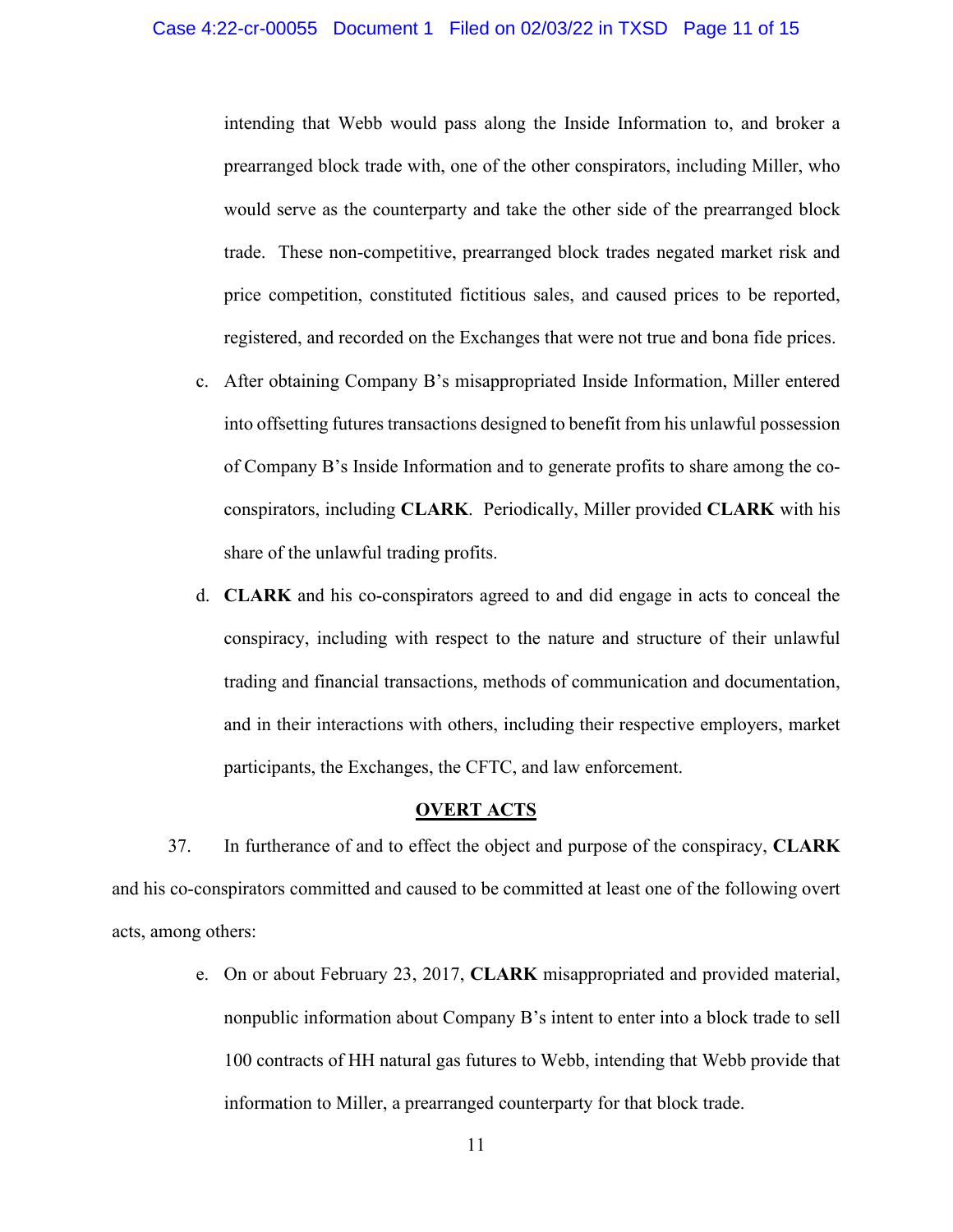- f. On or about March 2, 2017, **CLARK** misappropriated and provided material, nonpublic information about Company B's intent to enter into a block trade to buy 125 contracts of HH natural gas futures, intending that Webb provide that information to Miller, a prearranged counterparty for that block trade.
- g. On or about March 8, 2017, **CLARK** misappropriated and provided material nonpublic information about Company B's intent to enter into a block trade to sell 100 contracts of HH natural gas futures to Webb, intending that Webb provide that information to Miller, a prearranged counterparty for that block trade.
- h. On or about March 30, 2017, **CLARK** misappropriated and provided material nonpublic information about Company B's intent to enter into a block trade to buy 100 contracts of HH natural gas futures to Webb, intending that Webb provide that information to Miller, a prearranged counterparty for that block trade.

All in violation of Title 18, United States Code, Section 371.

# **COUNTS 6 THROUGH 7**

# **Prohibited Commodities Transactions (7 U.S.C. §§ 6c(a)(2), 13(a)(2)**)

38. Paragraphs 1 through 25 and 35 through 37 of this Indictment are re-alleged and incorporated by reference as though fully set forth herein.

39. On or about the dates listed in the table below, each constituting a separate count of the Indictment, in the Houston Division of the Southern District of Texas, and elsewhere, the defendant,

## **MATTHEW CLARK,**

knowingly offered to enter into, entered into, and confirmed the execution of a transaction involving the purchase and sale of a commodity for future delivery, namely, HH natural gas futures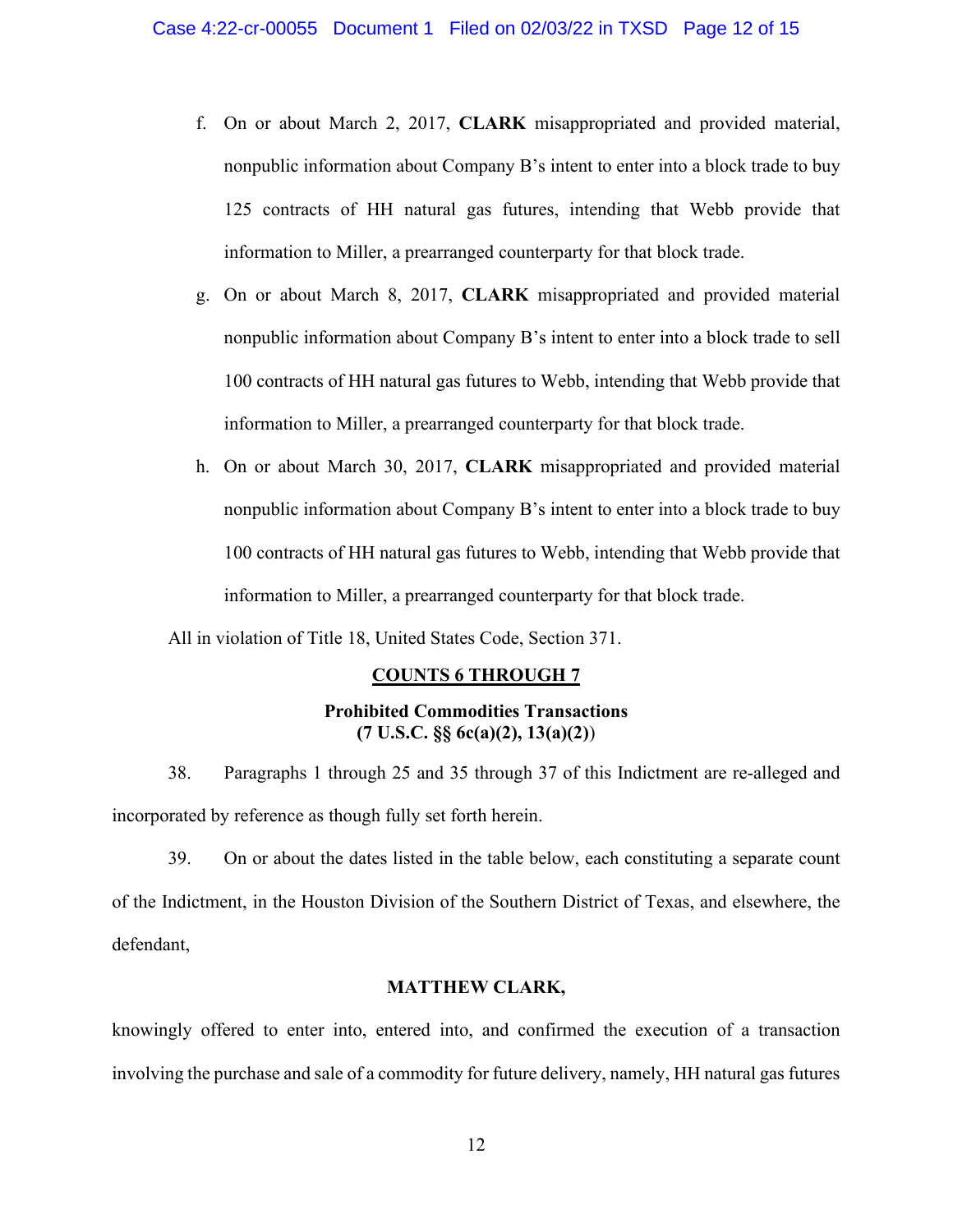### Case 4:22-cr-00055 Document 1 Filed on 02/03/22 in TXSD Page 13 of 15

contracts, where the transaction was a fictious sale and was used to cause any price to be reported, registered, and recorded that was not a true and bona fide price, and where the transaction was used and may have been used to (1) hedge a transaction in interstate commerce in the commodity and the product and byproduct of the commodity; (2) determine the price basis of any such transaction in interstate commerce in the commodity; and (3) deliver such commodity sold, shipped, and received in interstate commerce for the execution of the transaction:

| <b>COUNT</b> | <b>APPROX.</b><br><b>DATE</b> | <b>APPROX.</b><br><b>VOLUME</b> | <b>APPROX.</b><br><b>PRICE PER</b><br><b>CONTRACT</b> | <b>BUYER</b> | <b>SELLER</b> |
|--------------|-------------------------------|---------------------------------|-------------------------------------------------------|--------------|---------------|
| 6            | <b>March 8, 2017</b>          | 100                             | \$3.001                                               | Omerta       | Company B     |
|              |                               | Contracts                       |                                                       |              |               |
| 7            | March 30, 2017                | 100                             | \$3.208                                               | Company B    | Omerta        |
|              |                               | Contracts                       |                                                       |              |               |

All in violation of Title 7, United States Code, Sections  $6c(a)(2)$  and  $13(a)(2)$ .

### **COUNTS 8 AND 9**

## **Insider Trading**  $(7 U.S.C. \S § 9(1), 13(a)(5), and 17 C.F.R. \S 180.1)$

40. Paragraphs 1 through 25 and 35 through 37 of this Indictment are re-alleged and incorporated by reference as though fully set forth herein.

On or about the dates listed in the table below, each constituting a separate count 41. of the Indictment, in the Houston Division of the Southern District of Texas, and elsewhere, the defendant,

### **MATTHEW CLARK,**

willfully, in connection with a contract for future delivery on and subject to the rules of a registered entity, namely, HH natural gas futures contracts on and subject to the rules of the Exchanges, directly and indirectly did (1) use and employ, and attempt to use and employ, a manipulative device, scheme, and artifice to defraud; (2) make, and attempt to make, an untrue and misleading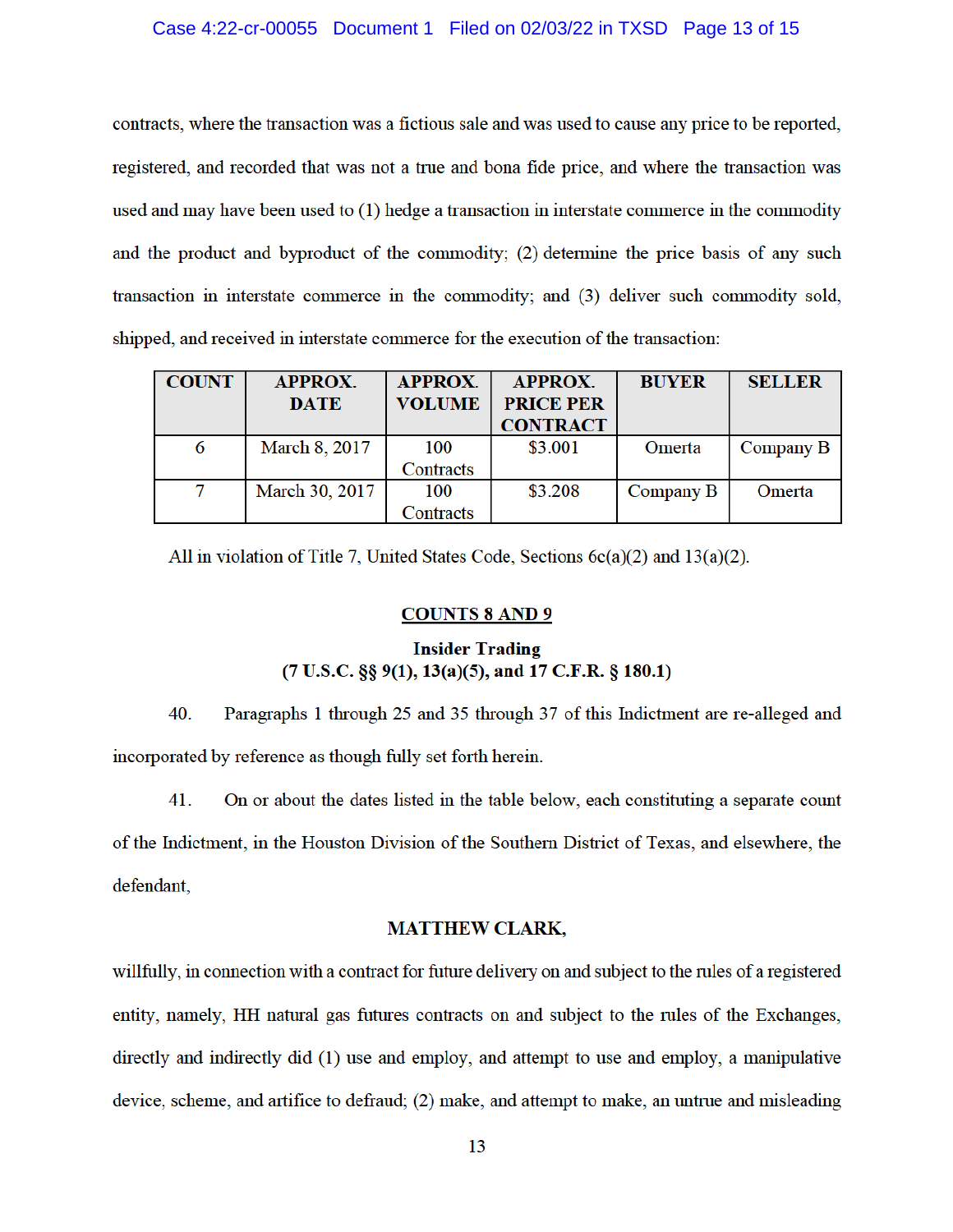statement of a material fact and to omit to state a material fact necessary in order to make the statements made not untrue and misleading; and (3) engage, and attempt to engage, in an act, practice, and course of business, which operates and would operate as a fraud and deceit upon any person:

| <b>COUNT</b> | <b>APPROX.</b><br><b>DATE</b> | <b>APPROX.</b><br><b>AMOUNT</b> | <b>PRODUCT</b>                                                      | <b>APPROX.</b><br><b>PRICE PER</b><br><b>CONTRACT</b> | <b>BUYER</b> | <b>SELLER</b> |
|--------------|-------------------------------|---------------------------------|---------------------------------------------------------------------|-------------------------------------------------------|--------------|---------------|
| 8            | Feb 23,<br>2017               | 100<br>Contracts                | <b>May 2017</b><br><b>Henry Hub</b><br><b>Financial Last</b><br>Day | \$2.853                                               | Omerta       | Company<br>в  |
| 9            | March 2,<br>2017              | 125<br>Contracts                | <b>May 2017</b><br><b>Henry Hub</b><br><b>Financial Last</b><br>Day | \$2.870                                               | Company<br>В | Omerta        |

All in violation of Title 7, United States Code, Sections 9(1), 13(a)(5), and Title 17, Code of Federal Regulations, Section 180.1.

# **NOTICE OF CRIMINAL FORFEITURE**

# $(18 \text{ U.S.C. } § 981(a)(1)(C); 28 \text{ U.S.C. } § 2461(c))$

 $1.$ Pursuant to Title 18, United States Code, Section 981(a)(1)(C), and Title 28, United States Code, Section 2461(c), the United States gives notice that upon the defendant MATTHEW CLARK's conviction of Counts One, Two, Three, and/or Four of this Indictment, the United States will seek forfeiture of all property, real or personal, which constitutes or is derived from proceeds traceable to the criminal offenses.

2. The United States also gives notice that it will seek a money judgment against the

defendant.